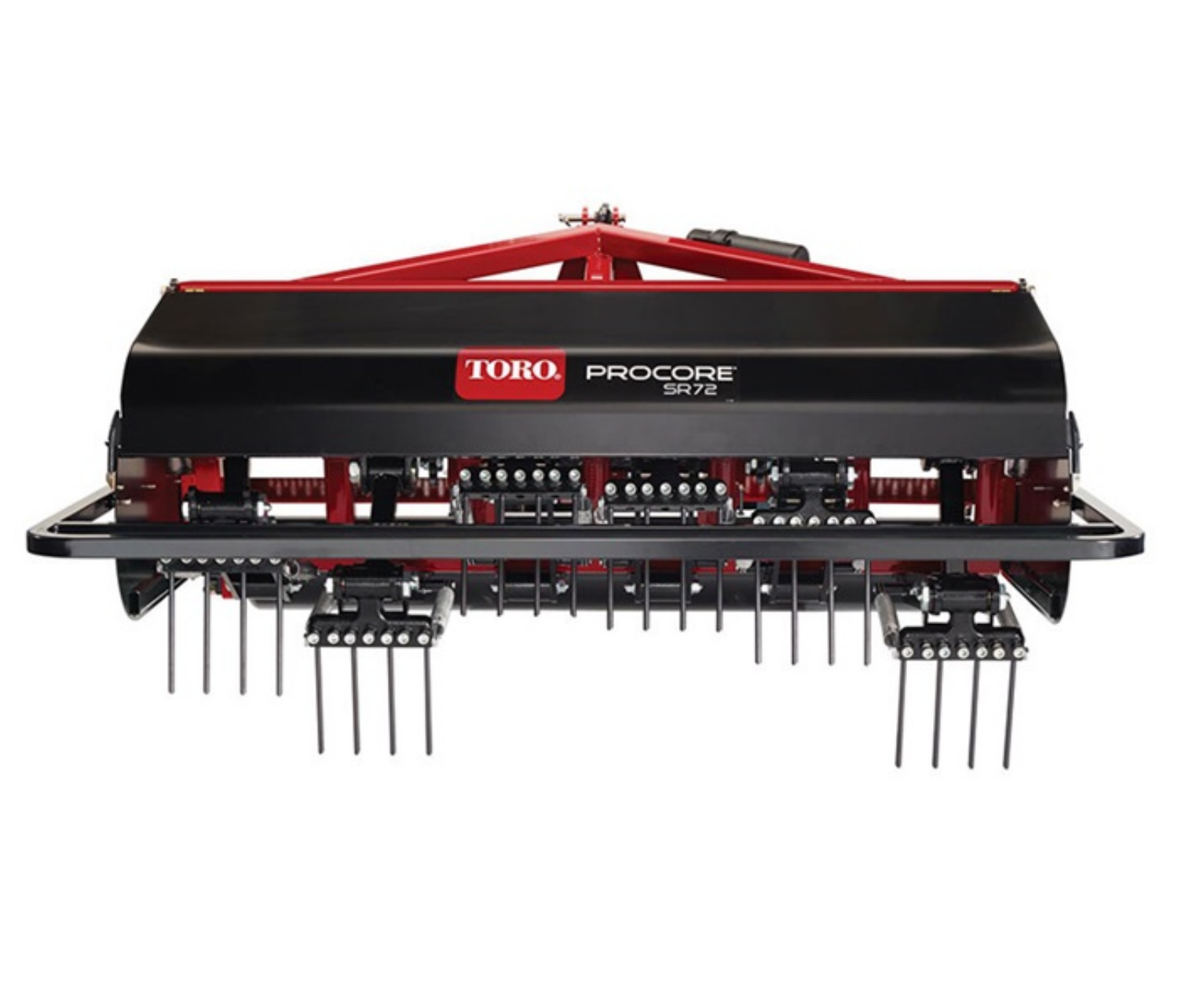

### **Drive Assembly**

| Ref            | Part No.  | Qty.           | Description                 | Ref | Part No. | Qty. | Description    |
|----------------|-----------|----------------|-----------------------------|-----|----------|------|----------------|
| 1              | SG584100  | $\overline{2}$ | Screw-HH Special            | 25  | 323-32   |      | 6 Screw-HH     |
| 3              | SG564100  |                | 2 Nut-Hex, Jam              | 26  | 3253-21  |      | 12 Washer-Lock |
| 4              | SG571450  |                | 2 Nut-Hex, Jam              |     |          |      |                |
| 5              | SG511280  |                | 2 Sprocket-Idler            |     |          |      |                |
| 6              | SG571100  |                | 2 Nut-Lock                  |     |          |      |                |
| $\overline{7}$ | SG550177  |                | 2 Hub-Sprocket              |     |          |      |                |
| 7:1            | 3246-4    |                | 1 Screw-Set                 |     |          |      |                |
| 8              | 33119-040 |                | 4 Screw-HH                  |     |          |      |                |
| 9              | SG510522  |                | 2 Sprocket-22 Tooth, 6 Bolt |     |          |      |                |
| 10             | SG562562  |                | 10 Screw-HH                 |     |          |      |                |
| 11             | 100-7607  |                | 4 Washer-Lock               |     |          |      |                |
| 12             | SG580148  |                | 2 Chain-O-Ring              |     |          |      |                |
| 12:1           | SG581081  |                | 1 Link-Master, O-Ring       |     |          |      |                |
| 13             | 99-4371   |                | 10 Nut-Lock                 |     |          |      |                |
| 15             | SG506000  |                | 1 Gearbox ASM               |     |          |      |                |
| 16             | SG584300  |                | 2 Screw-HH                  |     |          |      |                |
| 17             | 3217-7    |                | 2 Nut-Hex                   |     |          |      |                |
| 18             | SG526016  |                | 1 PTO #6                    |     |          |      |                |
| 19             | SG555500  |                | 2 Key-Square                |     |          |      |                |
| 20             | SG4171401 |                | 1 Cone-Shaft, Lg            |     |          |      |                |
| 21             | 33115-020 |                | 4 Screw-HH                  |     |          |      |                |
| 22             | 48-9590   |                | 4 Washer-Lock               |     |          |      |                |
| 23             | 3256-24   |                | 4 Washer-Flat               |     |          |      |                |
| 24             | 323-43    |                | 6 Screw-HH                  |     |          |      |                |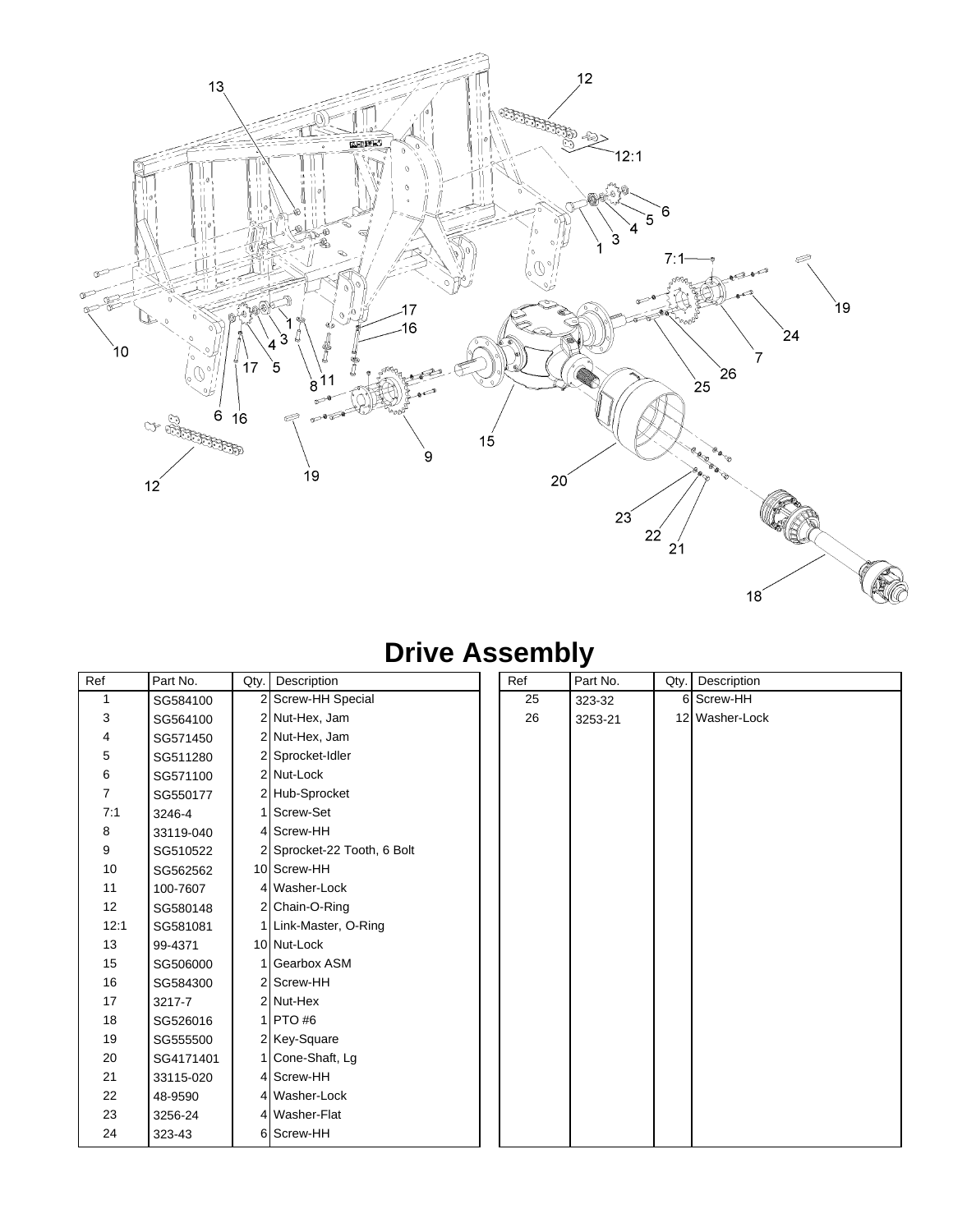

### **Frame and Roller Assembly**

| Ref            | Part No.        | Qty.           | Description             | Ref | Part No.        | Qty. | Description                |
|----------------|-----------------|----------------|-------------------------|-----|-----------------|------|----------------------------|
| 1              | 3214-9          |                | 20 Screw-HH             | 18  | SG795245        |      | Hose ASM (Short)           |
| 2              | 3296-41         |                | 20 Nut-Lock NI          | 19  | SG795250        |      | Hose ASM (Long)            |
| 5              | 117-7104        |                | 1 Frame ASM             | 20  | SG715450        |      | Pin-Link, Top              |
| 5:2            | 117-7052        |                | Decal-No Oil            | 21  | SG715875        |      | 2 Pin-Hitch                |
| 5:3            | 100-3612        |                | Decal-Warning           | 22  | 92-1298         |      | 2 Pin-Lynch                |
| 5:4            | 110-4668        |                | Decal-Warning, PTO      | 23  | 100-5389        |      | Pin-Lynch                  |
| 6              | SG616061-       |                | Roller-Main             | 24  | SG999018        |      | Canister-Manual, Operators |
|                | 03              |                |                         | 25  | $322 - 3$       |      | 2 Screw-HH                 |
| $\overline{7}$ | SG625048-<br>01 |                | Bar-Roller, Vertical    | 35  | SG795551-<br>03 |      | Extension-Adapter 5.50"    |
| 8              | SG631150-<br>03 | 2              | Bearing-Roller          | 36  | SG795554-<br>03 |      | Extension-Adapter 3.50"    |
| <b>08:1</b>    |                 |                | Bearing-Flange          | 37  | 117-7124-03     |      | 1 Mount-Adapter, 90 DEG    |
| 8:1:1          | 106-9662        | $\overline{2}$ | Screw-Set, HSH          |     |                 |      |                            |
| 8:1:2          | 302-19          |                | <b>Fitting-Grease</b>   |     |                 |      |                            |
| 9              | SG616725-<br>03 |                | <b>Bar-Scraper</b>      |     |                 |      |                            |
| 11             | 323-6           | $\overline{2}$ | Screw-HH                |     |                 |      |                            |
| 13             | 3253-21         |                | 2 Washer-Lock           |     |                 |      |                            |
| 15             | SG785150-<br>03 |                | 2 Stand-Storage         |     |                 |      |                            |
| 17             | SG715010        |                | <b>HYD Cylinder ASM</b> |     |                 |      |                            |
| 17:1           | SG555013        |                | 2 Bushing               |     |                 |      |                            |
| Q17:3          |                 |                | Cylinder-Hydraulic      |     |                 |      |                            |
| 017:3:1        | 117-7175        |                | Seal Kit                |     |                 |      |                            |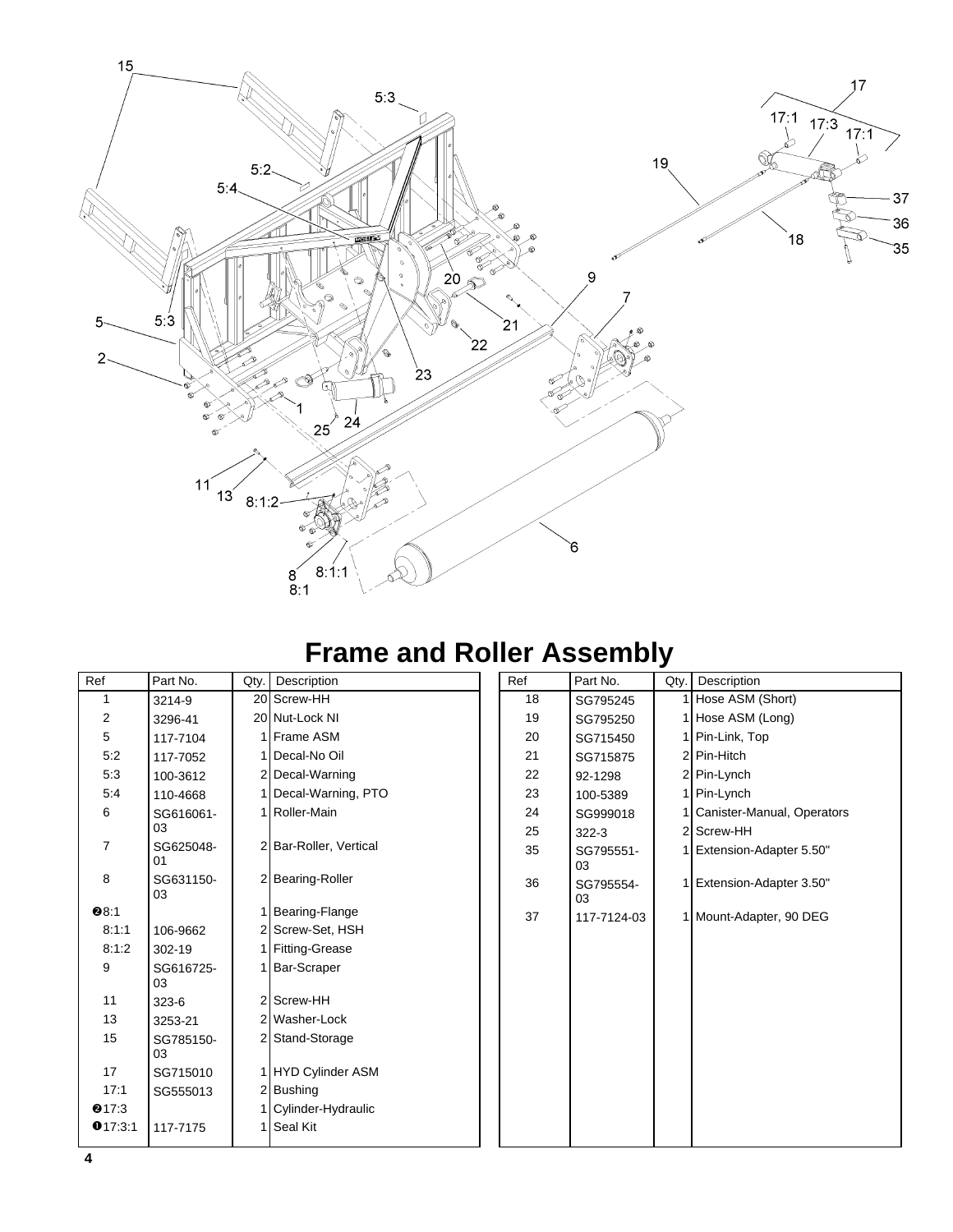

### **LH Outside Crankshaft Assembly**

| Ref            | Part No.        | Qty.           | Description            |  |  |
|----------------|-----------------|----------------|------------------------|--|--|
| $\mathbf{1}$   | SG231040        |                | <b>Brg Housing ASM</b> |  |  |
| Q1:2           |                 |                | Bearing-Ball           |  |  |
| 1:2:1          | 99-0195         | $\overline{2}$ | Screw-Set, HSH         |  |  |
| 1:3            | SG232433        |                | 2 Ring-Snap            |  |  |
| $\overline{c}$ | SG278625        |                | 2 Screw-HH             |  |  |
| 3              | 3296-41         |                | 2 Nut-Lock NI          |  |  |
| 4              | SG211557        |                | 1 Shaft-Stub, Outside  |  |  |
| 5              | SG361375        |                | 1 Nut-Hex Jam          |  |  |
| 6              | SG241753        | 1              | Washer-Crank, Clipped  |  |  |
| $\overline{7}$ | SG215000-<br>03 |                | Arm-Crank              |  |  |
| 8              | SG281240        | 1              | Plate-Locking          |  |  |
| 9              | SG261535        |                | 1 Nut-Hex              |  |  |
|                |                 |                |                        |  |  |
|                |                 |                |                        |  |  |
|                |                 |                |                        |  |  |
|                |                 |                |                        |  |  |
|                |                 |                |                        |  |  |
|                |                 |                |                        |  |  |
|                |                 |                |                        |  |  |
|                |                 |                |                        |  |  |
|                |                 |                |                        |  |  |
|                |                 |                |                        |  |  |
|                |                 |                |                        |  |  |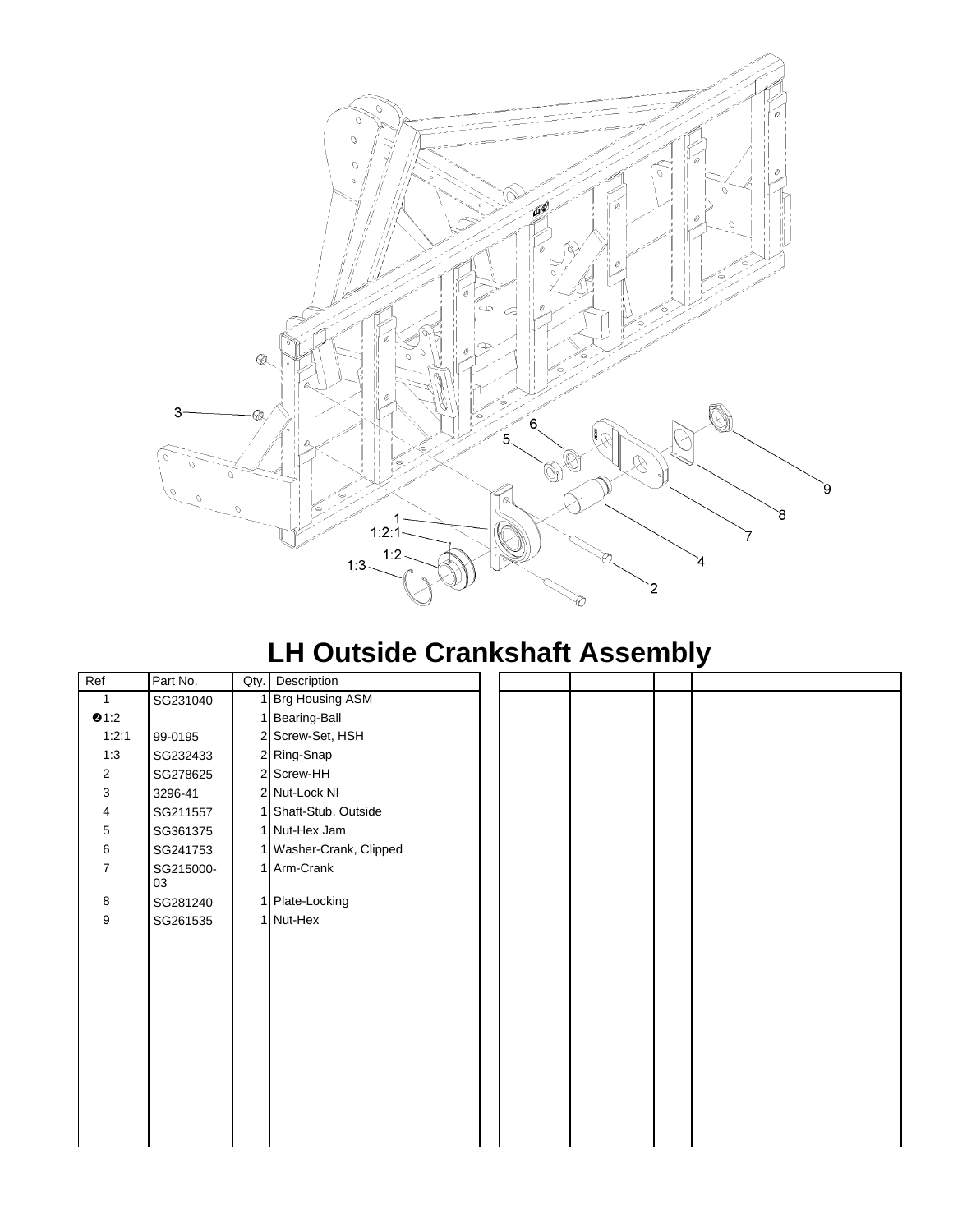

### **LH Crankshaft Assembly**

| Ref   | Part No.        | Qty. | Description                  |  |  |
|-------|-----------------|------|------------------------------|--|--|
| 1     | SG261535        |      | 4 Nut-Hex                    |  |  |
| 2     | SG281240        |      | 4 Plate-Locking              |  |  |
| 3     | SG250875        |      | 16 Pin-Dowel                 |  |  |
| 4     | SG210500-<br>03 |      | 1 Arm-Crank (1/2" Drive)     |  |  |
| 5     | SG315750        |      | 3 Pin-Crank                  |  |  |
| 6     | SG216500        |      | 2 Shaft-Crank                |  |  |
| 7     | SG278625        |      | 4 Screw-HH                   |  |  |
| 8     | SG231040        |      | 2 Brg Housing ASM            |  |  |
| 98:2  |                 |      | 1 Bearing-Ball               |  |  |
| 8:2:1 | 99-0195         |      | 2 Screw-Set, HSH             |  |  |
| 8:3   | SG232433        |      | 2 Ring-Snap                  |  |  |
| 9     | 3296-41         |      | 4 Nut-Lock NI                |  |  |
| 10    | SG361375        |      | 1 Nut-Hex Jam                |  |  |
| 11    | SG241753        |      | 1 Washer-Crank, Clipped      |  |  |
| 12    | SG212500-<br>03 |      | 2 Arm-Crank, LH (1/2" Drive) |  |  |
| 13    | 3253-7          |      | 4 Washer-Lock                |  |  |
| 14    | SG271517        |      | 4 Screw-HH                   |  |  |
| 15    | SG200500-<br>03 |      | 1 Arm-Crank (1/2" Drive)     |  |  |
| 16    | SG234149        |      | 2 Spacer-Tube                |  |  |
| 17    | SG243300        |      | 1 Spacer-Sprocket            |  |  |
| 18    | SG214025        | 1    | Sprocket-Bore, Plain         |  |  |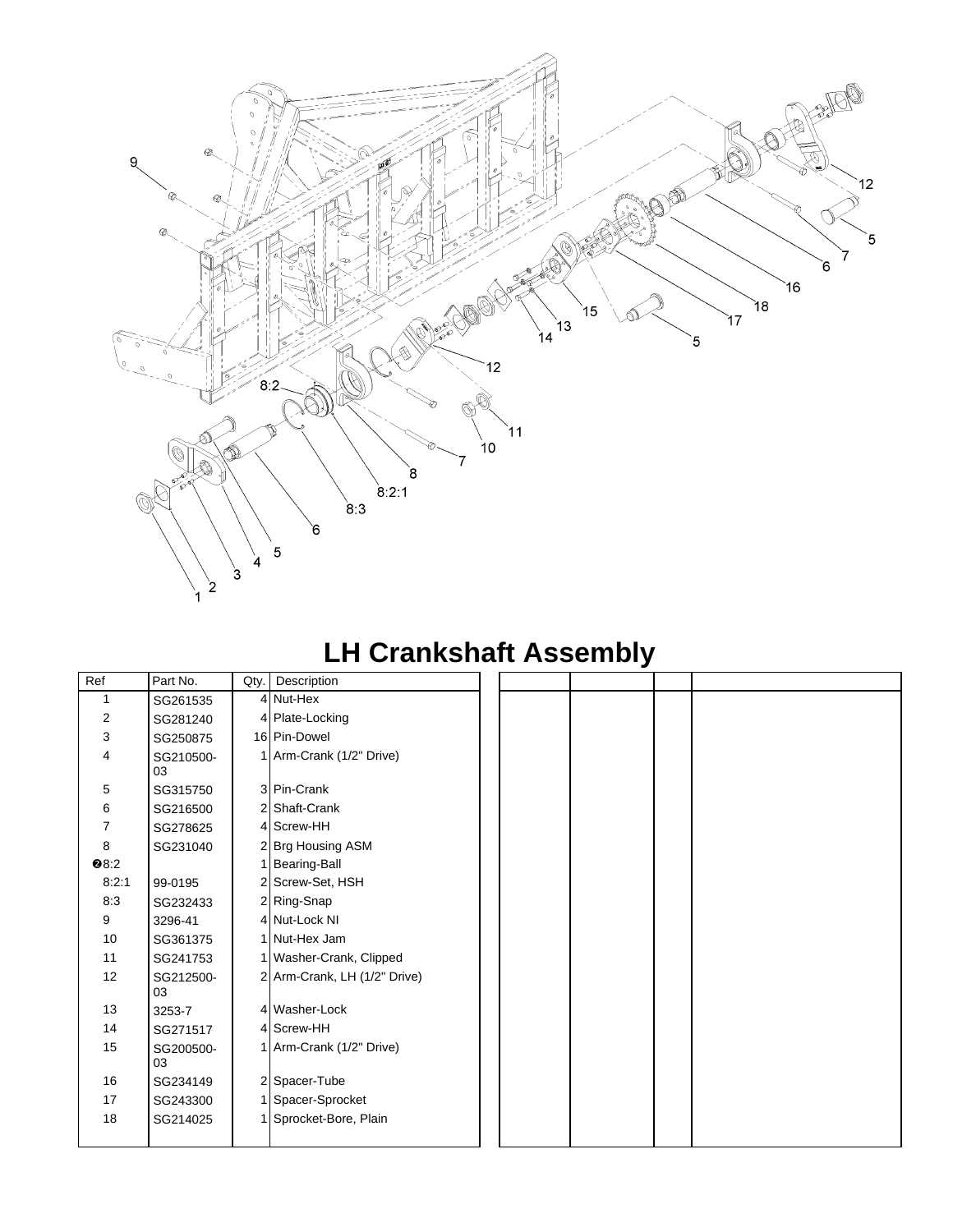

### **Center Crankshaft Assembly**

| Ref            | Part No.        | Qty. | Description                |  |  |
|----------------|-----------------|------|----------------------------|--|--|
| 1              | SG261535        |      | 2 Nut-Hex                  |  |  |
| $\overline{2}$ | SG281240        |      | 2 Plate-Locking            |  |  |
| $\sqrt{3}$     | SG250875        |      | 8 Pin-Dowel                |  |  |
| 4              | SG210500-<br>03 |      | Arm-Crank (1/2" Drive)     |  |  |
| $\,$ 5 $\,$    | SG361375        |      | 2 Nut-Hex Jam              |  |  |
| 6              | SG241753        |      | 2 Washer-Crank, Clipped    |  |  |
| $\overline{7}$ | SG278625        |      | 2 Screw-HH                 |  |  |
| 8              | SG231040        |      | <b>Brg Housing ASM</b>     |  |  |
| 98:2           |                 | 1    | Bearing-Ball               |  |  |
| 8:2:1          | 99-0195         |      | 2 Screw-Set, HSH           |  |  |
| 8:3            | SG232433        |      | 2 Ring-Snap                |  |  |
| 9              | 3296-41         |      | 2 Nut-Lock NI              |  |  |
| 10             | SG216500        |      | 1 Shaft-Crank              |  |  |
| 11             | SG211500-<br>03 |      | Arm-Crank, RH (1/2" Drive) |  |  |
|                |                 |      |                            |  |  |
|                |                 |      |                            |  |  |
|                |                 |      |                            |  |  |
|                |                 |      |                            |  |  |
|                |                 |      |                            |  |  |
|                |                 |      |                            |  |  |
|                |                 |      |                            |  |  |
|                |                 |      |                            |  |  |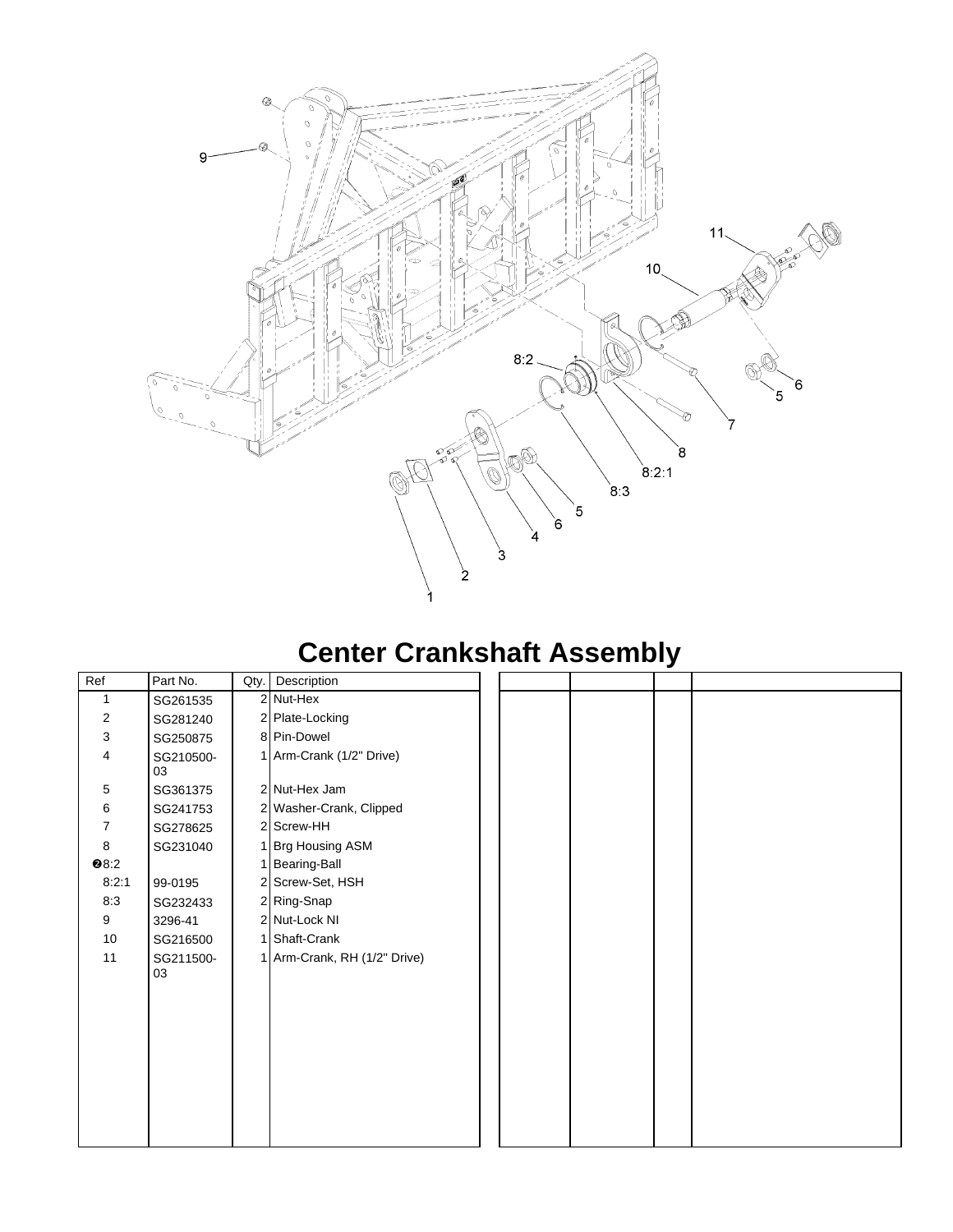

### **RH Crankshaft Assembly**

| Ref   | Part No.        | Qty. | Description                  |  |  |
|-------|-----------------|------|------------------------------|--|--|
| 1     | SG261535        |      | 4 Nut-Hex                    |  |  |
| 2     | SG281240        |      | 4 Plate-Locking              |  |  |
| 3     | SG250875        |      | 16 Pin-Dowel                 |  |  |
| 4     | SG211500-<br>03 |      | 2 Arm-Crank, RH (1/2" Drive) |  |  |
| 5     | SG315750        |      | 3 Pin-Crank                  |  |  |
| 6     | SG234149        |      | 2 Spacer-Tube                |  |  |
| 7     | SG278625        |      | 4 Screw-HH                   |  |  |
| 8     | SG231040        |      | 2 Brg Housing ASM            |  |  |
| 98:2  |                 | 1    | Bearing-Ball                 |  |  |
| 8:2:1 | 99-0195         |      | 2 Screw-Set, HSH             |  |  |
| 8:3   | SG232433        |      | 2 Ring-Snap                  |  |  |
| 9     | 3296-41         |      | 4 Nut-Lock NI                |  |  |
| 10    | SG216500        |      | 2 Shaft-Crank                |  |  |
| 11    | SG214025        |      | 1 Sprocket-Bore, Plain       |  |  |
| 12    | SG243300        |      | 1 Spacer-Sprocket            |  |  |
| 13    | SG200500-<br>03 |      | 1 Arm-Crank (1/2" Drive)     |  |  |
| 14    | SG271517        |      | 4 Screw-HH                   |  |  |
| 15    | 3253-7          |      | 4 Washer-Lock                |  |  |
| 16    | SG241753        |      | 1 Washer-Crank, Clipped      |  |  |
| 17    | SG361675        |      | 1 Pin-Crank, Connecting Rod  |  |  |
| 18    | SG210500-<br>03 |      | 1 Arm-Crank (1/2" Drive)     |  |  |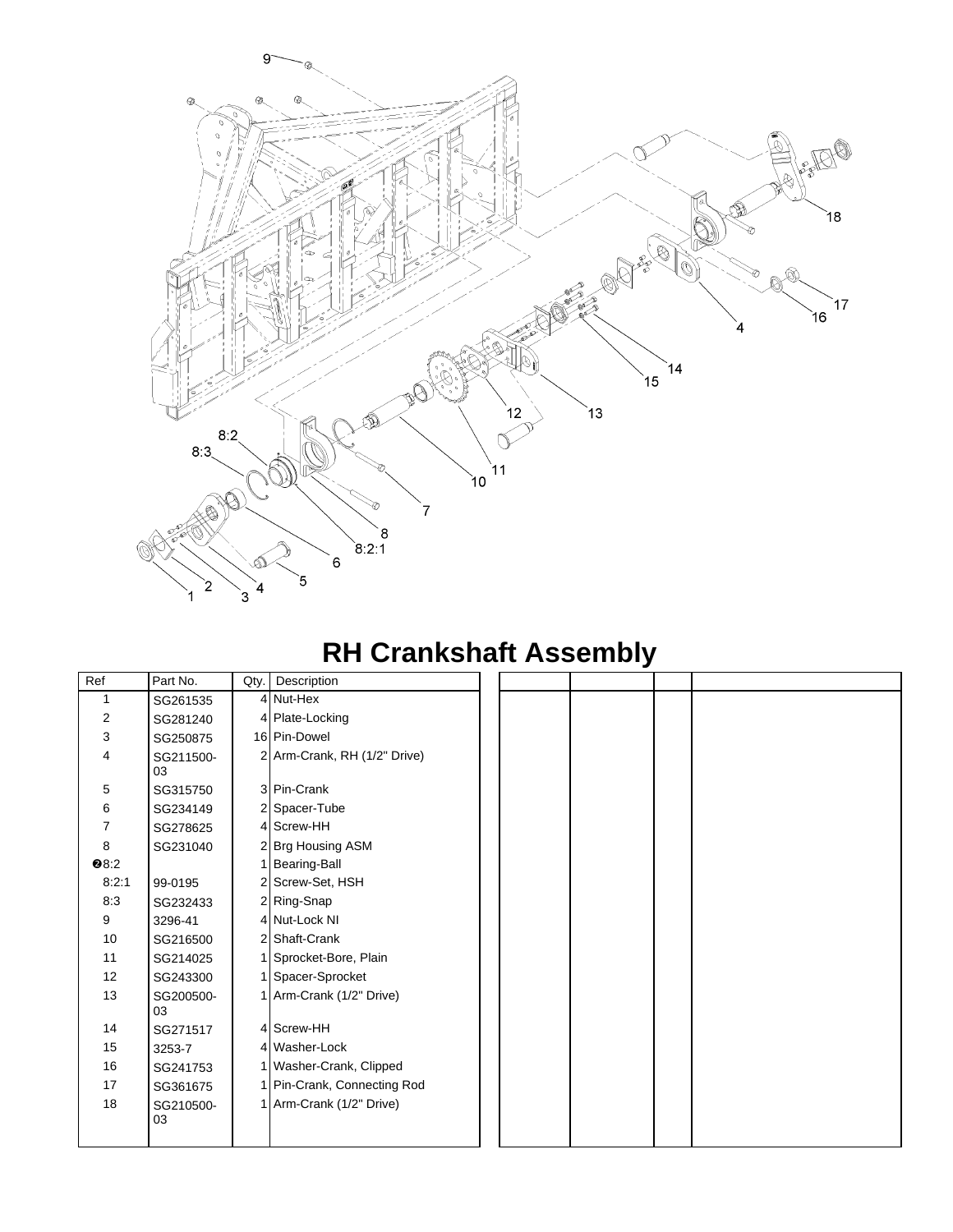

#### **RH Outside Crankshaft Assembly**

| Ref            | Part No.        |   | Qty. Description        |  |  |  |
|----------------|-----------------|---|-------------------------|--|--|--|
| 1              | SG261535        |   | 1 Nut-Hex               |  |  |  |
| $\overline{2}$ | SG281240        |   | 1 Plate-Locking         |  |  |  |
| $\mathbf{3}$   | SG215000-<br>03 |   | 1 Arm-Crank             |  |  |  |
| 4              | SG211557        |   | 1 Shaft-Stub, Outside   |  |  |  |
| 5              | SG241753        |   | 1 Washer-Crank, Clipped |  |  |  |
| 6              | SG361375        |   | 1 Nut-Hex Jam           |  |  |  |
| $\overline{7}$ | SG278625        |   | 2 Screw-HH              |  |  |  |
| 8              | SG231040        | 1 | Brg Housing ASM         |  |  |  |
| 98:2           |                 |   | 1 Bearing-Ball          |  |  |  |
| 8:2:1          | 99-0195         |   | 2 Screw-Set, HSH        |  |  |  |
| 8:3            | SG232433        |   | 2 Ring-Snap             |  |  |  |
| 9              | 3296-41         |   | 2 Nut-Lock NI           |  |  |  |
|                |                 |   |                         |  |  |  |
|                |                 |   |                         |  |  |  |
|                |                 |   |                         |  |  |  |
|                |                 |   |                         |  |  |  |
|                |                 |   |                         |  |  |  |
|                |                 |   |                         |  |  |  |
|                |                 |   |                         |  |  |  |
|                |                 |   |                         |  |  |  |
|                |                 |   |                         |  |  |  |
|                |                 |   |                         |  |  |  |
|                |                 |   |                         |  |  |  |
|                |                 |   |                         |  |  |  |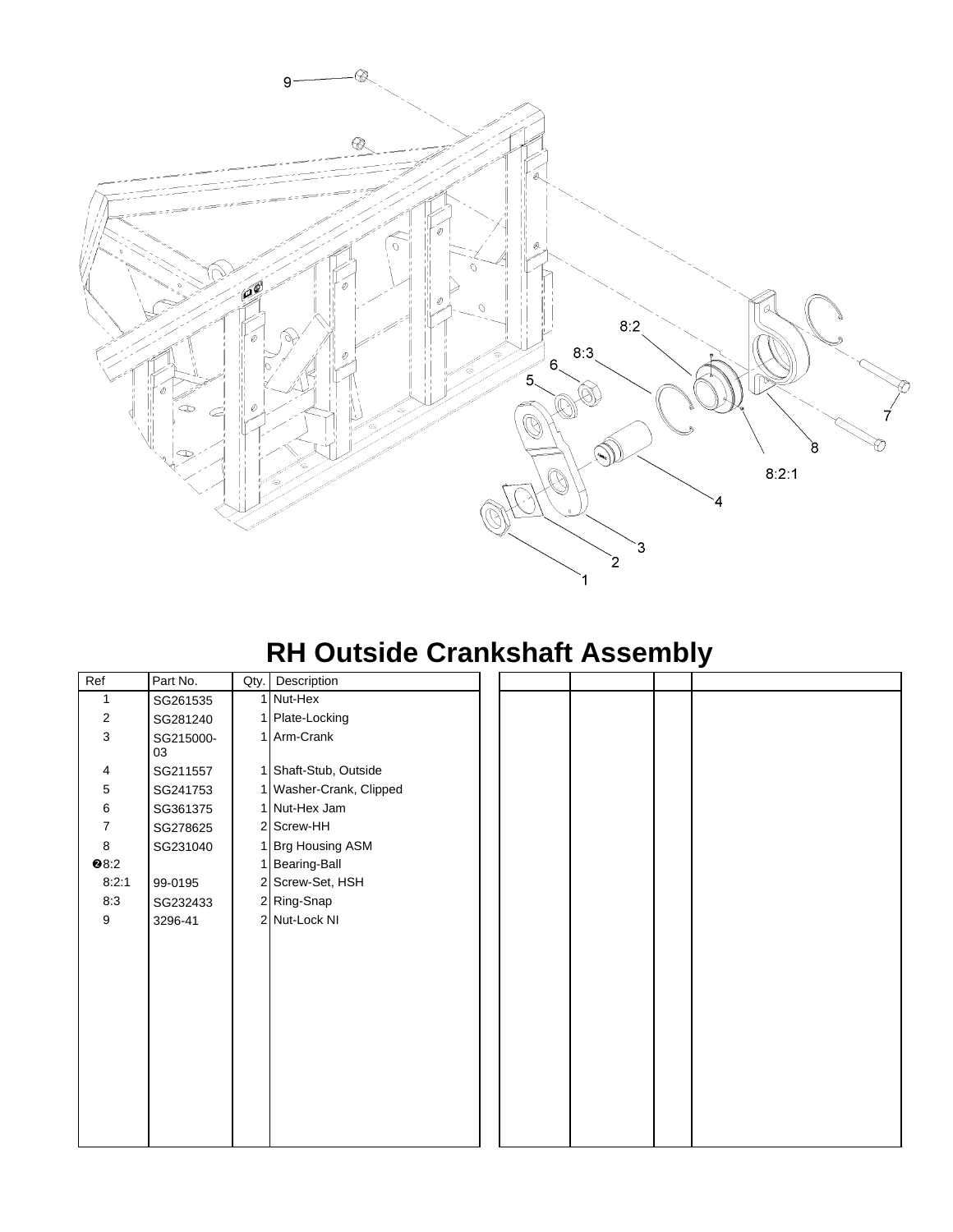

## **Connecting Rod Assembly**

| Ref          | Part No. | Qty. | Description               |  |  |
|--------------|----------|------|---------------------------|--|--|
| $\mathbf{1}$ | SG134125 |      | 6 Stomper Arm ASM         |  |  |
| Q1:1         |          |      | 1 Rod-Connecting          |  |  |
| 1:2          | SG331112 |      | 2 Bearing-Rod, Connecting |  |  |
| 1:3          | SG332334 |      | 2 Ring-Snap               |  |  |
| 1:4          | SG340700 |      | 1 Spacer-Rod, Connecting  |  |  |
| 1:5          | SG431012 |      | 4 Bearing-Ball            |  |  |
| 1:6          | 32120-65 |      | 2 Ring-Snap               |  |  |
| 1:7          | SG410290 | 1    | <b>Bushing-Inner</b>      |  |  |
| 8            | SG441240 |      | 12 Bushing-Outer          |  |  |
|              |          |      |                           |  |  |
|              |          |      |                           |  |  |
|              |          |      |                           |  |  |
|              |          |      |                           |  |  |
|              |          |      |                           |  |  |
|              |          |      |                           |  |  |
|              |          |      |                           |  |  |
|              |          |      |                           |  |  |
|              |          |      |                           |  |  |
|              |          |      |                           |  |  |
|              |          |      |                           |  |  |
|              |          |      |                           |  |  |
|              |          |      |                           |  |  |
|              |          |      |                           |  |  |
|              |          |      |                           |  |  |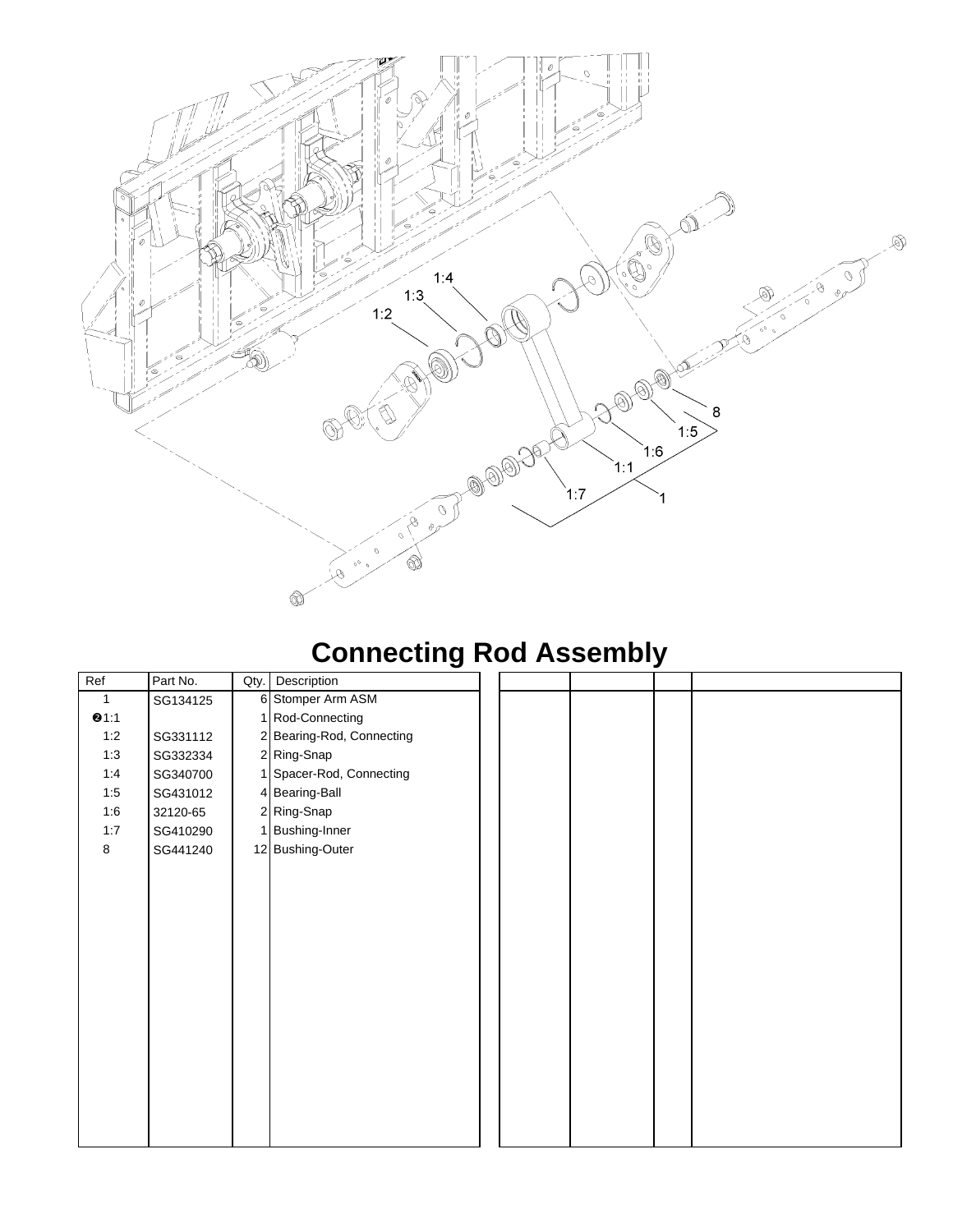

### **Lower Arm and Hinge Assembly**

| Ref          | Part No.  | Qty. | Description               | Ref  | Part No.  | Qty. | Description              |
|--------------|-----------|------|---------------------------|------|-----------|------|--------------------------|
| $\mathbf{1}$ | SG142000  |      | 6 Hinge ASM               | 21   | SG148160  |      | 12 Spring ASM            |
| 1:2          | SG410290  |      | Bushing-Inner             | 21:1 | SG481512  |      | 1 Spring-Compression     |
| 1:3          | SG431012  |      | 4 Bearing-Ball            | 21:2 | SG482016  |      | 2 Wire-Bar, Draw         |
| 1:4          | 32120-65  |      | 2 Ring-Snap               | 21:3 | SG482017  |      | 1 Wire-Bar, Draw         |
| 2            | SG471645  |      | 12 Bolt-Hinge             | 22   | 323-15    |      | 12 Screw-HH              |
| 3            | 3256-7    |      | 12 Washer-Flat            | 23   | SG484351  |      | 12 Post-Rear, Spring     |
| 4            | 3296-41   |      | 12 Nut-Lock NI            | 24   | SG434117- |      | 12 Plate-Arm, Linkage    |
| 5            | 32128-53  |      | 36 Nut-HF                 |      | 03        |      |                          |
| 6            | SG441240  |      | 24 Bushing-Outer          | 025  | SG885222  |      | 1 Wrench-Allen, 1/2 Inch |
| 10           | SG410500  |      | 12 Pin-Wrist, Short       | 28   | SG491000  |      | 6 Pad-Bumper             |
| 11           | 325-20    |      | 12 Screw-HH               |      |           |      |                          |
| 12           | SG434118  |      | 12 Spacer-Arm, Linkage    |      |           |      |                          |
| 13           | 3296-23   |      | 12 Nut-Lock, NI           |      |           |      |                          |
| 14           | SG410437  |      | 6 Pin-Wrist, Head         |      |           |      |                          |
| 15           | SG145100  |      | 6 Tine Head ASM           |      |           |      |                          |
| 15:2         | SG410290  |      | Bushing-Inner             |      |           |      |                          |
| 15:3         | SG431012  |      | 4 Bearing-Ball            |      |           |      |                          |
| 15:4         | 32120-65  |      | 2 Ring-Snap               |      |           |      |                          |
| 16           | SG471620  |      | 42 Head-Tine, Bolt (Long) |      |           |      |                          |
| 17           | SG483125  |      | 12 Holder-Spring, Front   |      |           |      |                          |
| 18           | SG492000- |      | 6 Bracket-Camber          |      |           |      |                          |
|              | 03        |      |                           |      |           |      |                          |
| 19           | 323-22    |      | 6 Screw-HH                |      |           |      |                          |
| 20           | 3296-39   |      | 6 Nut-Lock, NI            |      |           |      |                          |